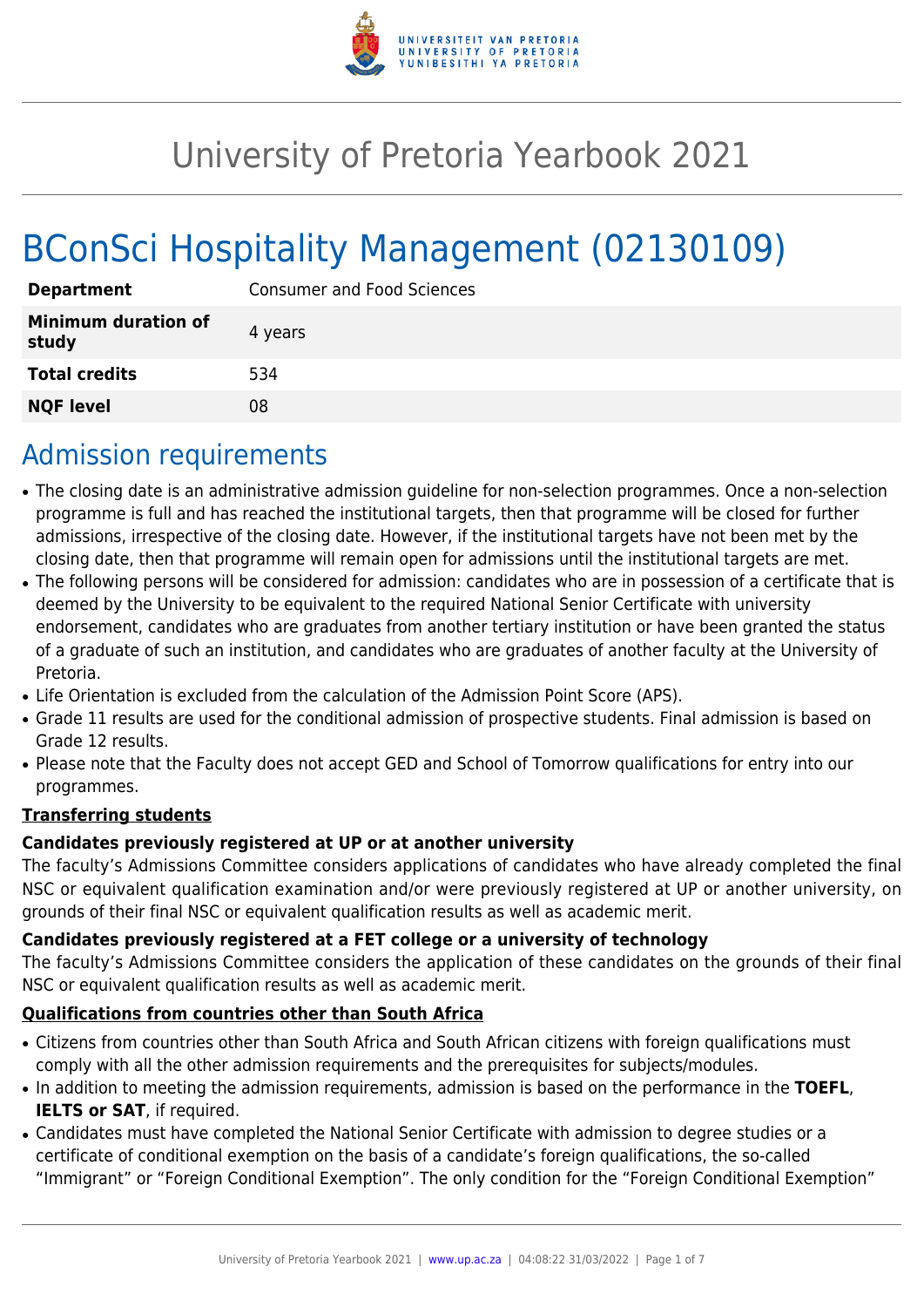

that is accepted is: 'completion of the degree course'. The exemption certificate is obtainable from Universities South Africa (USAf). Detailed information is available on the website at [click here.](http://mb.usaf.ac.za)

#### **University of Pretoria website:** [click here](http://www.up.ac.za/nas)

|                                                                                | <b>Minimum requirements</b> |                    |          |            |
|--------------------------------------------------------------------------------|-----------------------------|--------------------|----------|------------|
| <b>Achievement level</b>                                                       |                             |                    |          |            |
| <b>English Home Language or</b><br><b>English First Additional</b><br>Language |                             | <b>Mathematics</b> |          | <b>APS</b> |
| NSC/IEB                                                                        | AS Level                    | NSC/IEB            | AS Level |            |
|                                                                                |                             | Δ                  | D        | 28         |

\* Cambridge A level candidates who obtained at least a D in the required subjects, will be considered for admission.

\* International Baccalaureate (IB) HL candidates who obtained at least a 4 in the required subjects, will be considered for admission.

# Promotion to next study year

A student who did not pass all the prescribed modules of a particular year of study, has to register for the outstanding modules first. With the approval of the head of the department, modules of the following year of study may be taken in advance only if no timetable clashes occur; all the requirements and prerequisites have been met and not more than a specified number of credits per semester are taken. The credits of the semester of which modules are repeated, are taken as a guideline for the calculation of the number of modules permitted.

- a. A student registers for the second year when at least 80% of the first-year module credits have been passed.
- b. A student registers for the third year when at least 85% of the module credits of the previous years have been passed.
- c. A student registers for the fourth year when at least 95% of the module credits of the previous years have been passed.

# Practical/clinical/internship information

OPI 400 (Experiential training in industry): During the first to fourth years of study students must complete a total of 600 hours experiential training in the industry to develop practical and occupational skills, participate in community engagement and provide service learning. This is equal to 3 weeks x 40 hours (120 hours) per year for the first to third year and 6 weeks x 40 hours in the fourth year to include event management, according to requirements as determined by the head of department. These credits include evidence of experiential training, service learning and community engagement during the four years of the study programme and must be successfully completed together with a complete portfolio before the degree will be conferred. Please note: Various practical and industry interaction activities support the theoretical component of TBE 220, 310 and VDS 322,VDS 414 & 424 and take place after hours to develop practical and industry skills.

# Pass with distinction

A student obtains his or her degree with distinction if a weighted average of at least 75% is obtained in the following modules:

A combination equivalent to six semester modules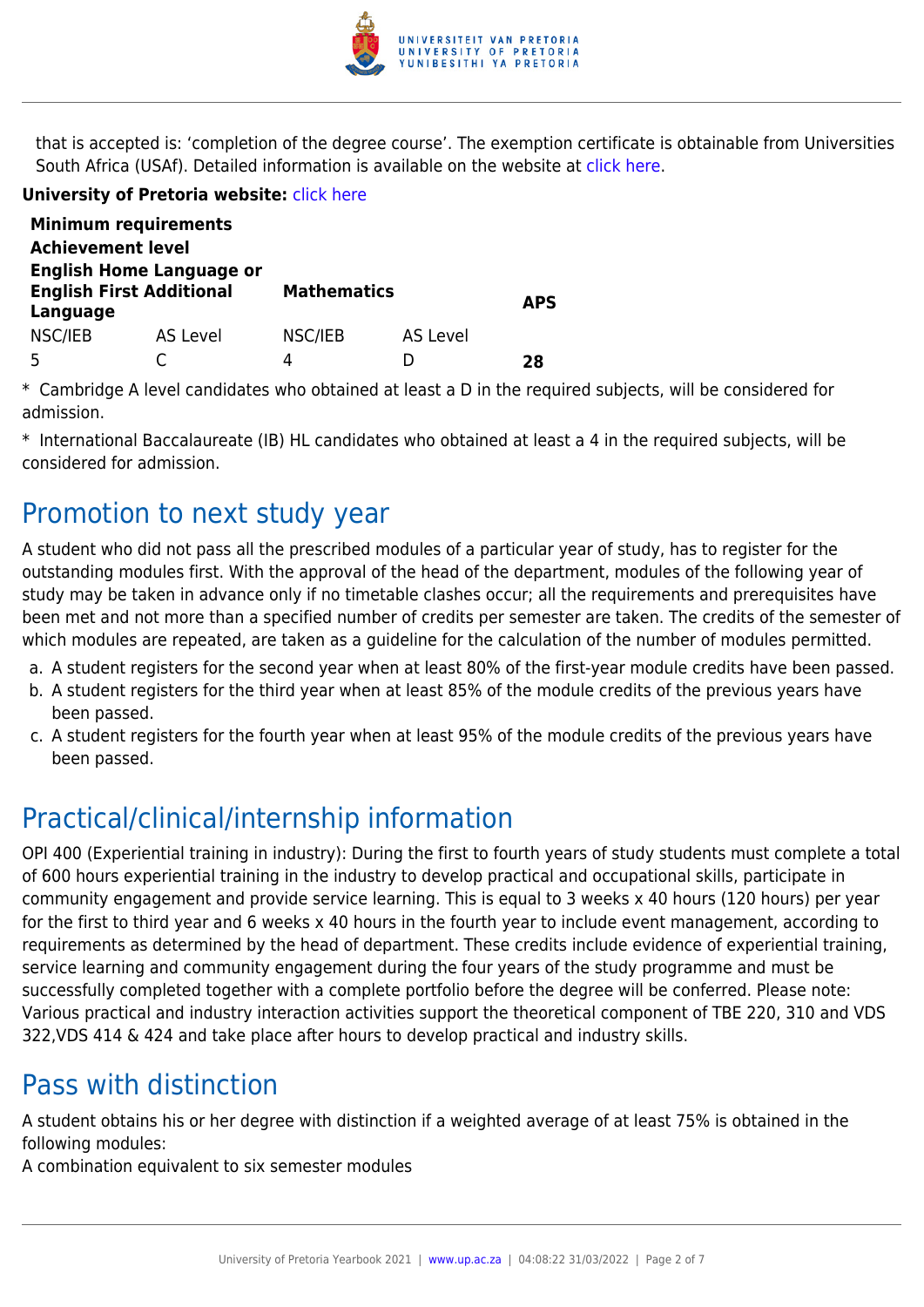

- Tourism management 310
- Food research project 480
- Large-scale food production and restaurant management 322
- Recipe development and standardisation 413
- $\bullet$  Culinary art 414, 424
- Food service management 420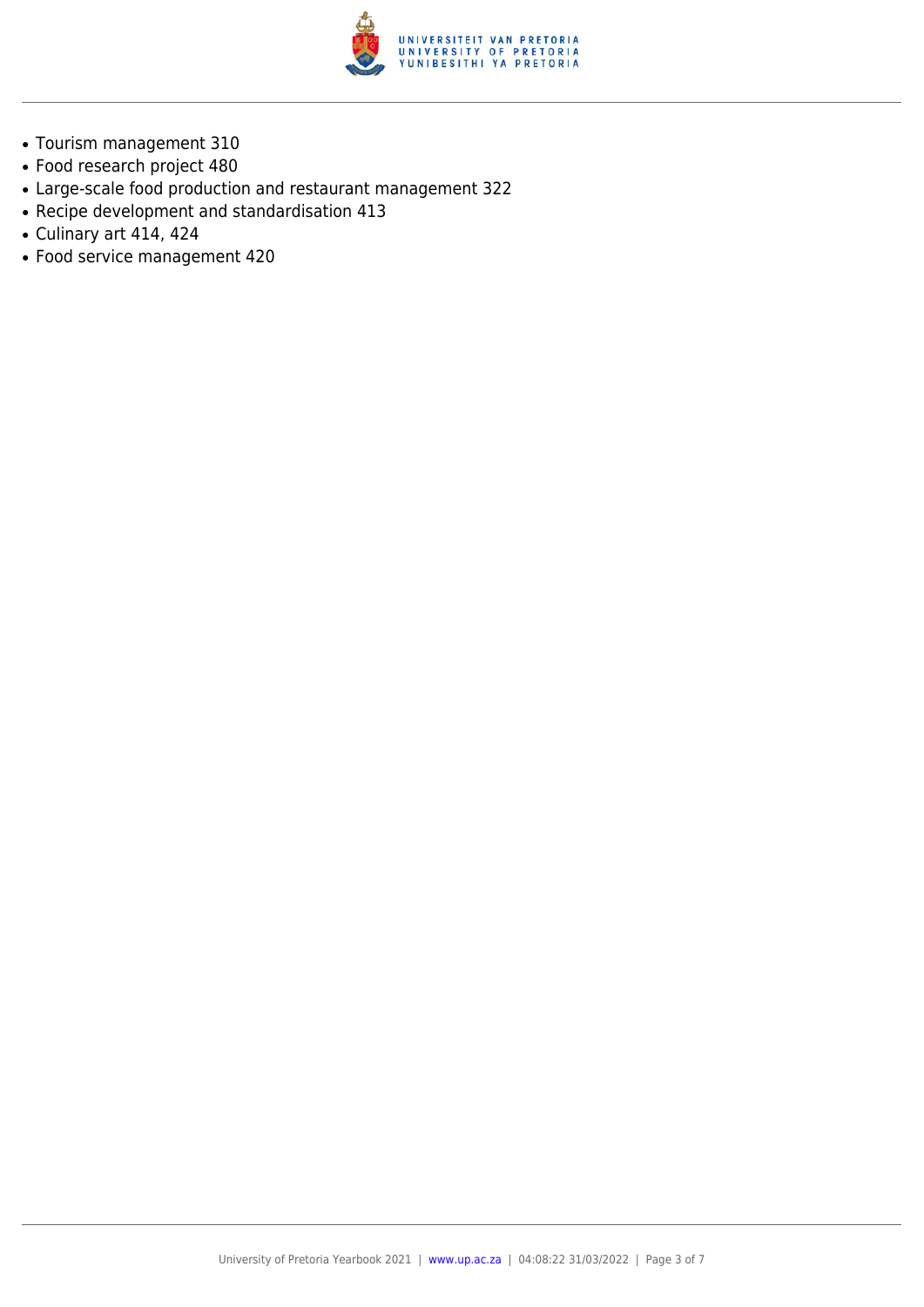

# Curriculum: Year 1

### **Minimum credits: 133**

 $Core = 119$ 

 $Fundamental = 14$ 

**Additional information:** Students who do not qualify for STK 110 must register for STK 113 and STK 123.

### **Fundamental modules**

[Academic information management 111](https://www.up.ac.za/yearbooks/2021/modules/view/AIM 111) (AIM 111) - Credits: 4.00 [Academic information management 121](https://www.up.ac.za/yearbooks/2021/modules/view/AIM 121) (AIM 121) - Credits: 4.00 [Language and study skills 110](https://www.up.ac.za/yearbooks/2021/modules/view/LST 110) (LST 110) - Credits: 6.00 [Academic orientation 102](https://www.up.ac.za/yearbooks/2021/modules/view/UPO 102) (UPO 102) - Credits: 0.00

## **Core modules**

[Marketing management 120](https://www.up.ac.za/yearbooks/2021/modules/view/BEM 120) (BEM 120) - Credits: 10.00 [Economics 110](https://www.up.ac.za/yearbooks/2021/modules/view/EKN 110) (EKN 110) - Credits: 10.00 [Economics 120](https://www.up.ac.za/yearbooks/2021/modules/view/EKN 120) (EKN 120) - Credits: 10.00 [Financial accounting 111](https://www.up.ac.za/yearbooks/2021/modules/view/FRK 111) (FRK 111) - Credits: 10.00 [Financial accounting 122](https://www.up.ac.za/yearbooks/2021/modules/view/FRK 122) (FRK 122) - Credits: 12.00 [Physiology 110](https://www.up.ac.za/yearbooks/2021/modules/view/FSG 110) (FSG 110) - Credits: 6.00 [Physiology 120](https://www.up.ac.za/yearbooks/2021/modules/view/FSG 120) (FSG 120) - Credits: 6.00 [Informatics 183](https://www.up.ac.za/yearbooks/2021/modules/view/INF 183) (INF 183) - Credits: 3.00 [Design principles 111](https://www.up.ac.za/yearbooks/2021/modules/view/OBG 111) (OBG 111) - Credits: 7.00 [Business management 114](https://www.up.ac.za/yearbooks/2021/modules/view/OBS 114) (OBS 114) - Credits: 10.00 [Business management 124](https://www.up.ac.za/yearbooks/2021/modules/view/OBS 124) (OBS 124) - Credits: 10.00 [Statistics 110](https://www.up.ac.za/yearbooks/2021/modules/view/STK 110) (STK 110) - Credits: 13.00 [Basic food preparation 111](https://www.up.ac.za/yearbooks/2021/modules/view/VDS 111) (VDS 111) - Credits: 6.00 [Basic food preparation 121](https://www.up.ac.za/yearbooks/2021/modules/view/VDS 121) (VDS 121) - Credits: 6.00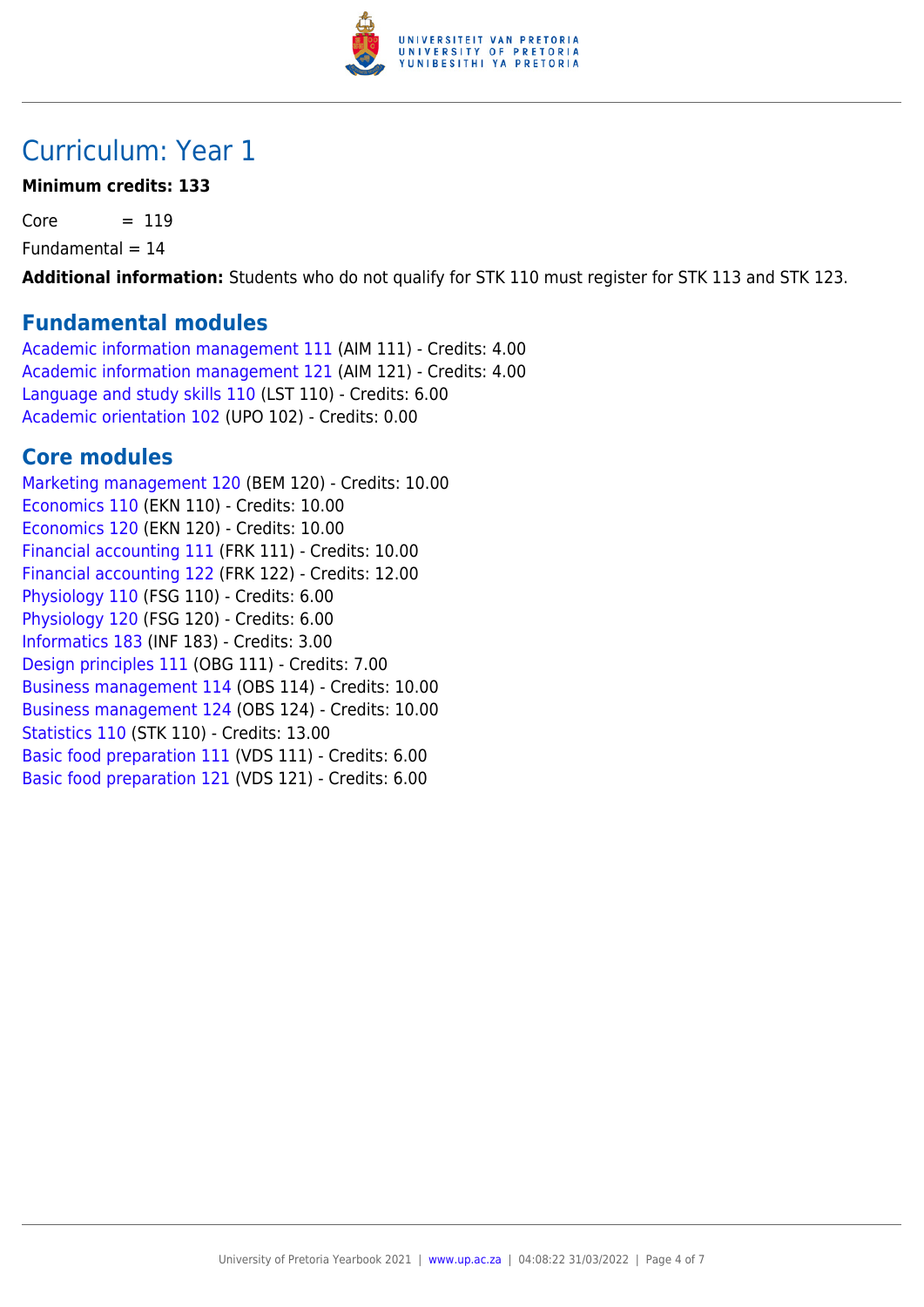

# Curriculum: Year 2

#### **Minimum credits: 128**

### **Core modules**

[Labour relations 320](https://www.up.ac.za/yearbooks/2021/modules/view/ABV 320) (ABV 320) - Credits: 20.00 [Consumer behaviour 212](https://www.up.ac.za/yearbooks/2021/modules/view/BEM 212) (BEM 212) - Credits: 16.00 [Business law 210](https://www.up.ac.za/yearbooks/2021/modules/view/BER 210) (BER 210) - Credits: 16.00 [Business management 210](https://www.up.ac.za/yearbooks/2021/modules/view/OBS 210) (OBS 210) - Credits: 16.00 [Business management 220](https://www.up.ac.za/yearbooks/2021/modules/view/OBS 220) (OBS 220) - Credits: 16.00 [Consumer facilitation 222](https://www.up.ac.za/yearbooks/2021/modules/view/VBF 222) (VBF 222) - Credits: 8.00 [Food commodities and preparation 210](https://www.up.ac.za/yearbooks/2021/modules/view/VDS 210) (VDS 210) - Credits: 18.00 [Food commodities and preparation 221](https://www.up.ac.za/yearbooks/2021/modules/view/VDS 221) (VDS 221) - Credits: 18.00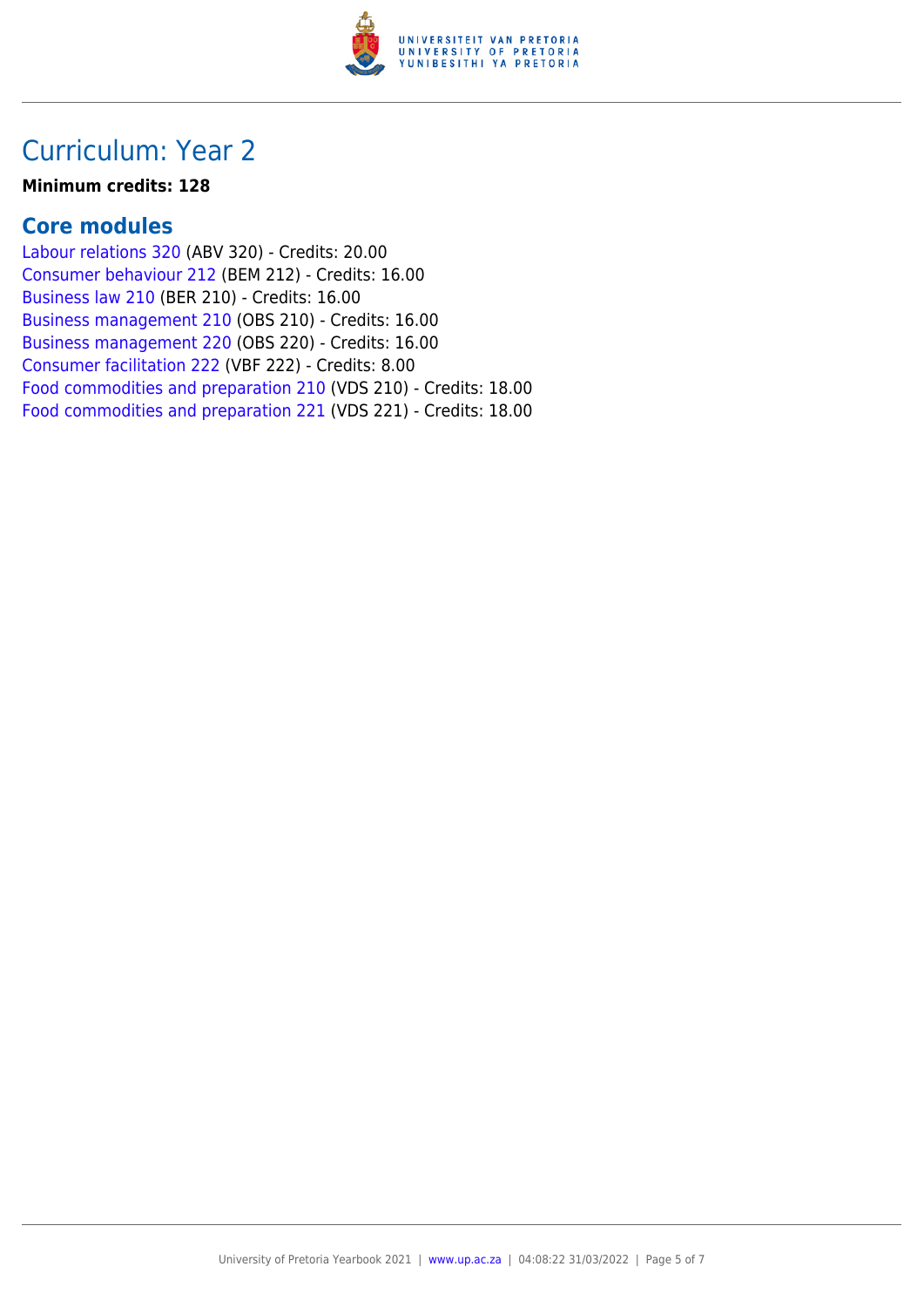

# Curriculum: Year 3

#### **Minimum credits: 143**

## **Core modules**

[Marketing research 314](https://www.up.ac.za/yearbooks/2021/modules/view/BEM 314) (BEM 314) - Credits: 20.00 [Aesthetics: Product, consumer and environment 320](https://www.up.ac.za/yearbooks/2021/modules/view/EST 320) (EST 320) - Credits: 8.00 [Food service management 321](https://www.up.ac.za/yearbooks/2021/modules/view/VDB 321) (VDB 321) - Credits: 18.00 [Nutrition \(Capita Selecta from HNT 210\) 310](https://www.up.ac.za/yearbooks/2021/modules/view/VDG 310) (VDG 310) - Credits: 17.00 [Nutrition \(Capita Selecta from HNT 220\) 320](https://www.up.ac.za/yearbooks/2021/modules/view/VDG 320) (VDG 320) - Credits: 17.00 [Large-scale food production and restaurant management 322](https://www.up.ac.za/yearbooks/2021/modules/view/VDS 322) (VDS 322) - Credits: 31.00 [Food safety and hygiene 354](https://www.up.ac.za/yearbooks/2021/modules/view/VDS 354) (VDS 354) - Credits: 12.00 [Hospitality management 310](https://www.up.ac.za/yearbooks/2021/modules/view/VHM 310) (VHM 310) - Credits: 20.00